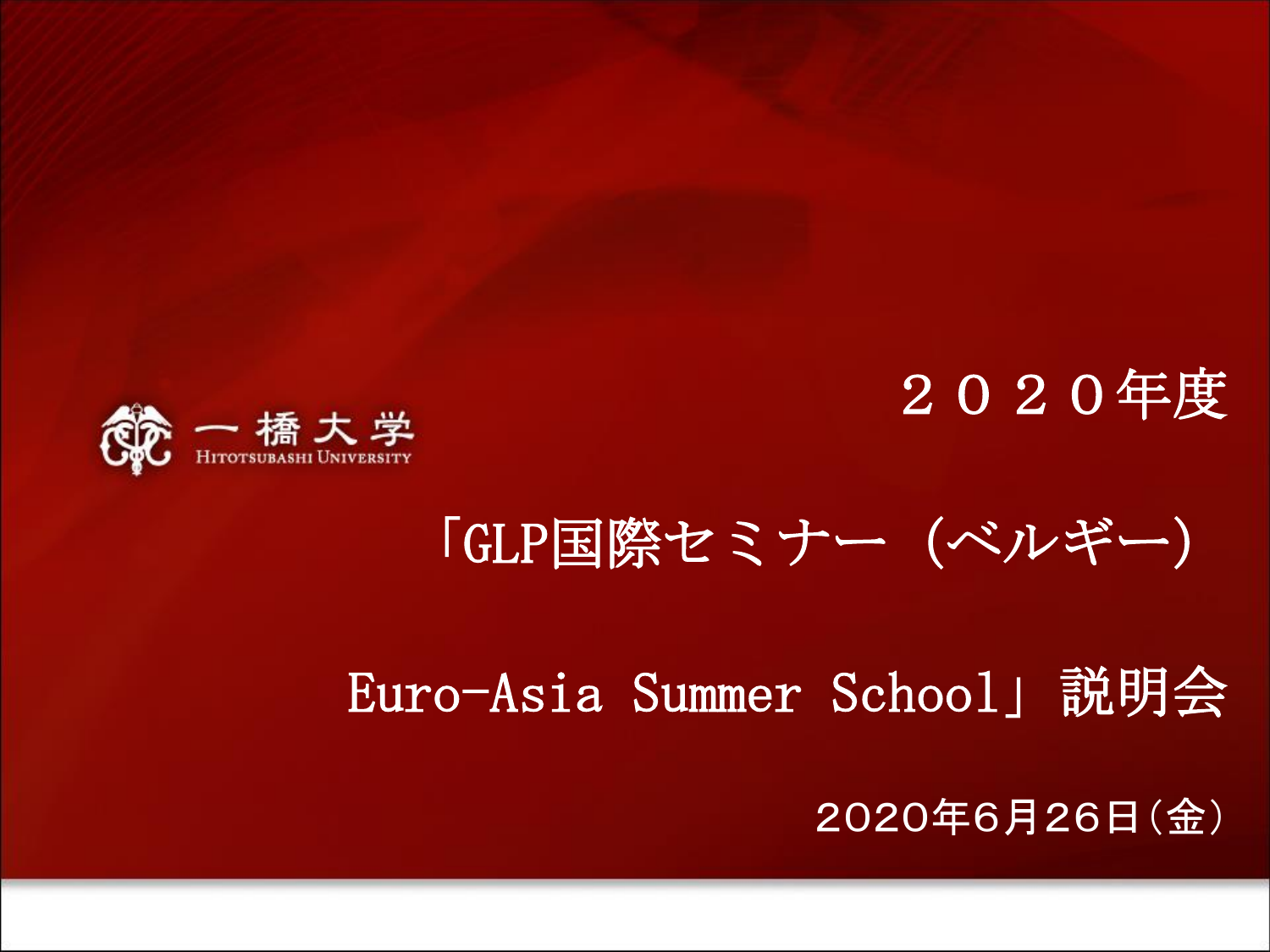

## 本日の内容

- 1. 「GLP国際セミナー(ベルギー)/ Euro-Asia Summer School」の概要および日程
- 2. 履歴登録の方法について
- 3. 参加費用について

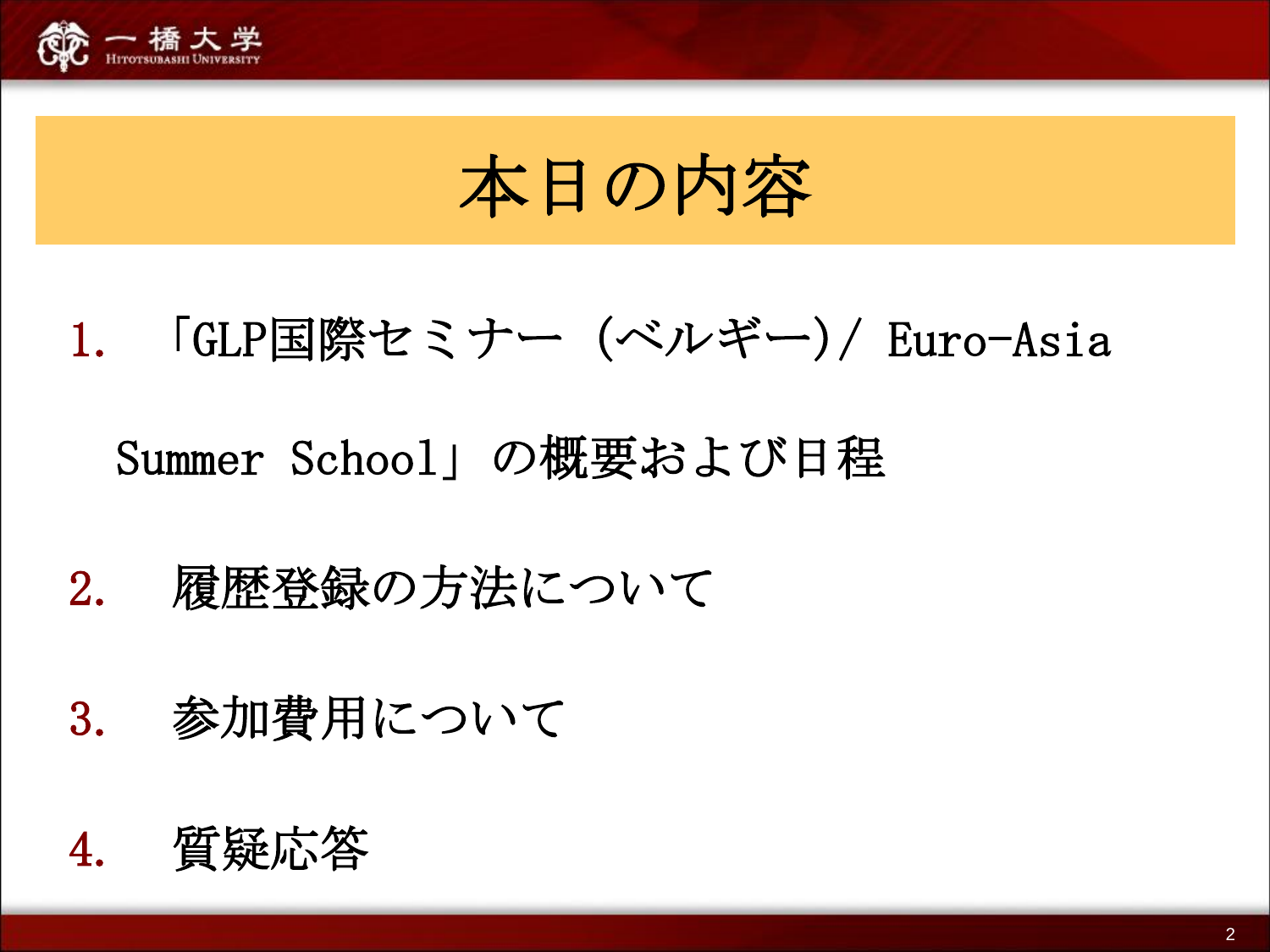



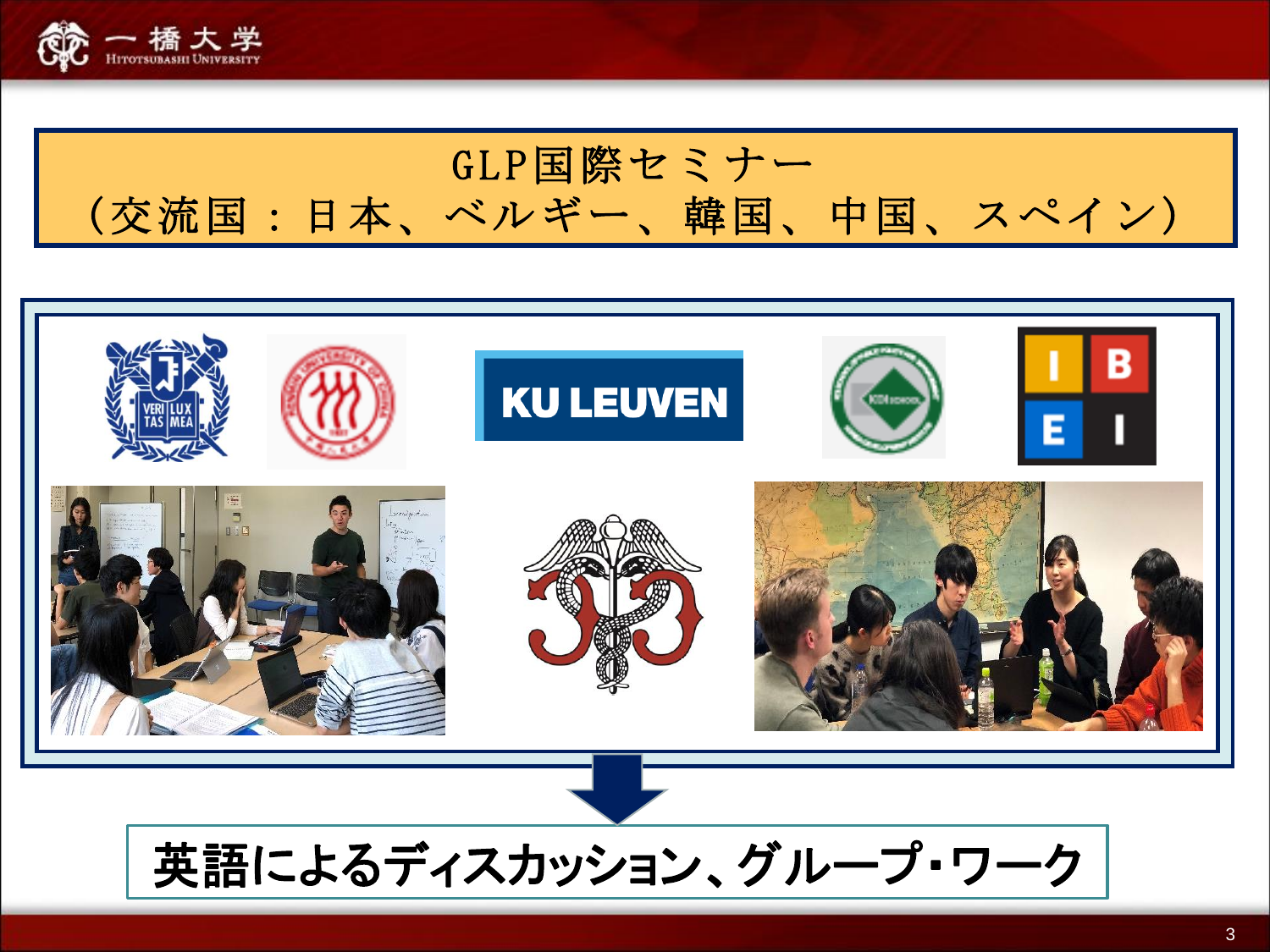

### 2020年度「GLP国際セミナー(ベルギー)」

### 学部生⇒「GLP国際セミナー(ベルギー)」 大学院生➡「Euro-Asia Summer School」

Considering the circumstances, it seems opportune to focus the Summer School on sustainable development and the Sustainable Development Goals (SDG's) in particular, including a COVID aspect.

**The Sustainable Development Goals before and after the COVID pandemic European and Asian Perspectives on Global Governance**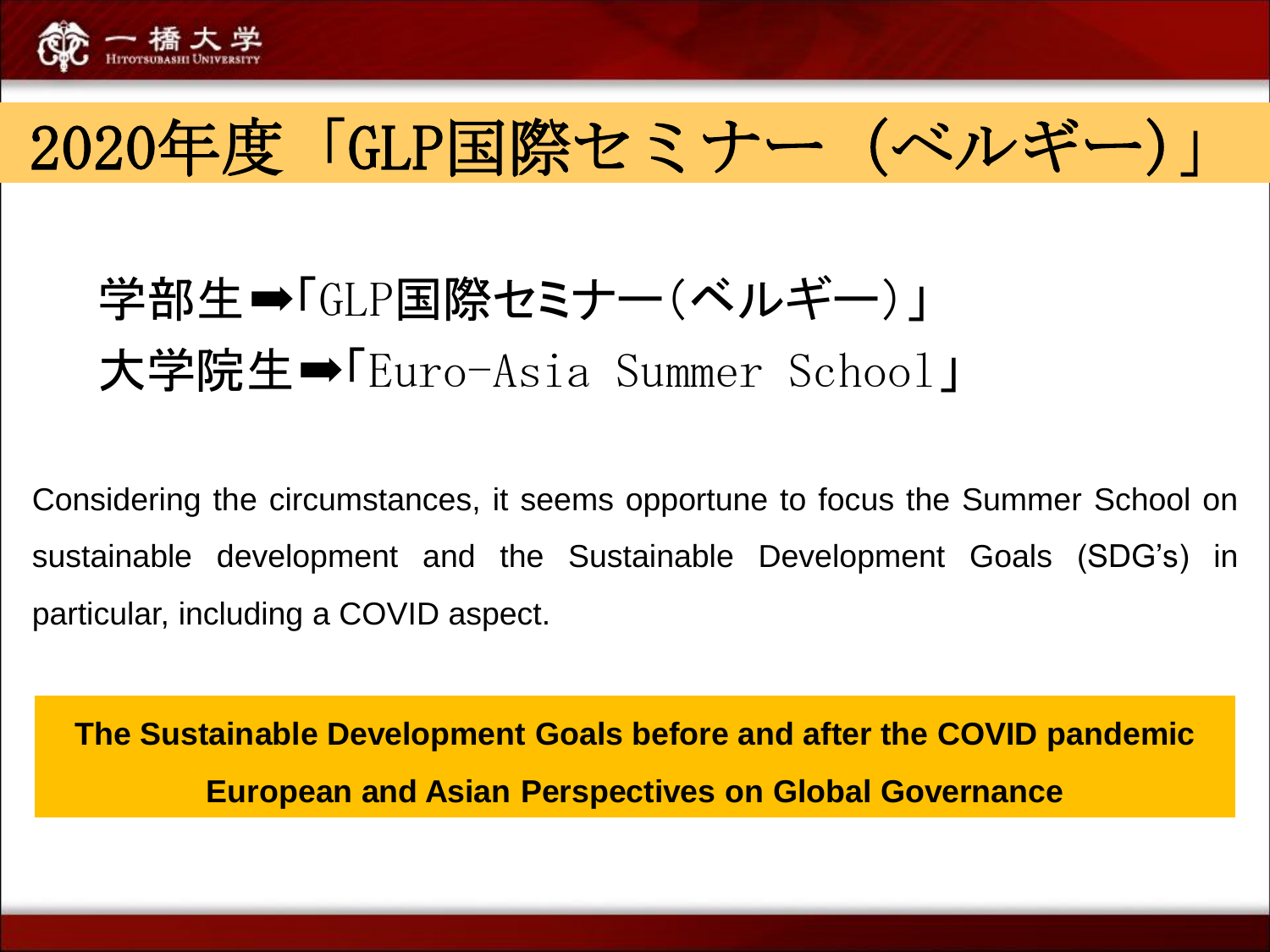

# 受講方法(1)

- Massive Open Online Course (MOOC)
- 2 hours of online teaching focusing on one or more SDGs or related themes
- 90 minutes of interaction between students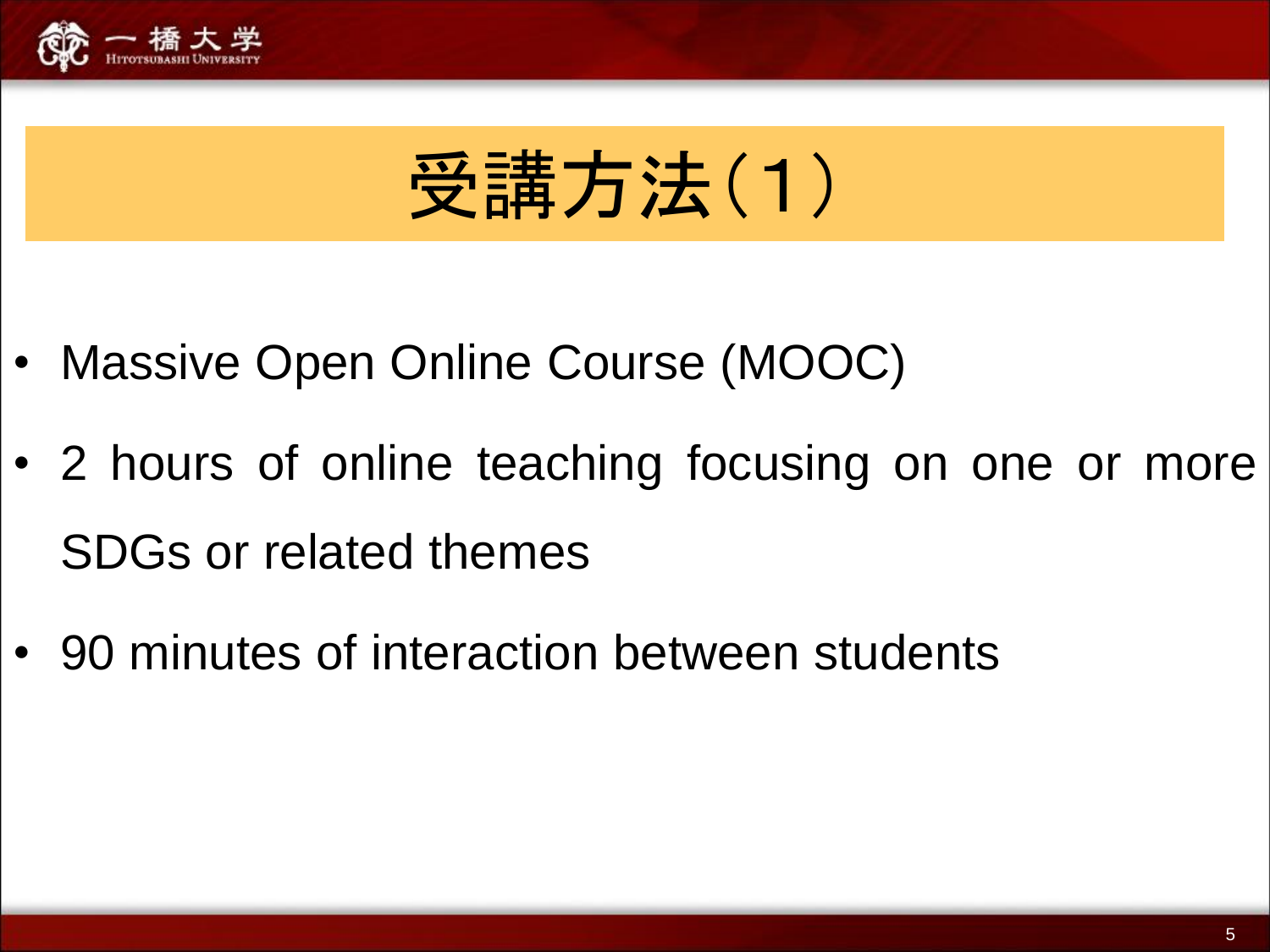

# 受講方法(2)

- To this end, students could be divided in subgroups. The discussion could be facilitated by an academic
- These sessions should focus on discussing some SDGs/sustainability challenges from different perspectives
- Partners should make sure they have 2 or more persons who can facilitate the group discussions on their day. They can initiate, animate and steer group discussions. These can be facilitated through online tools such as POLLEVERYWHERE and SLIDO.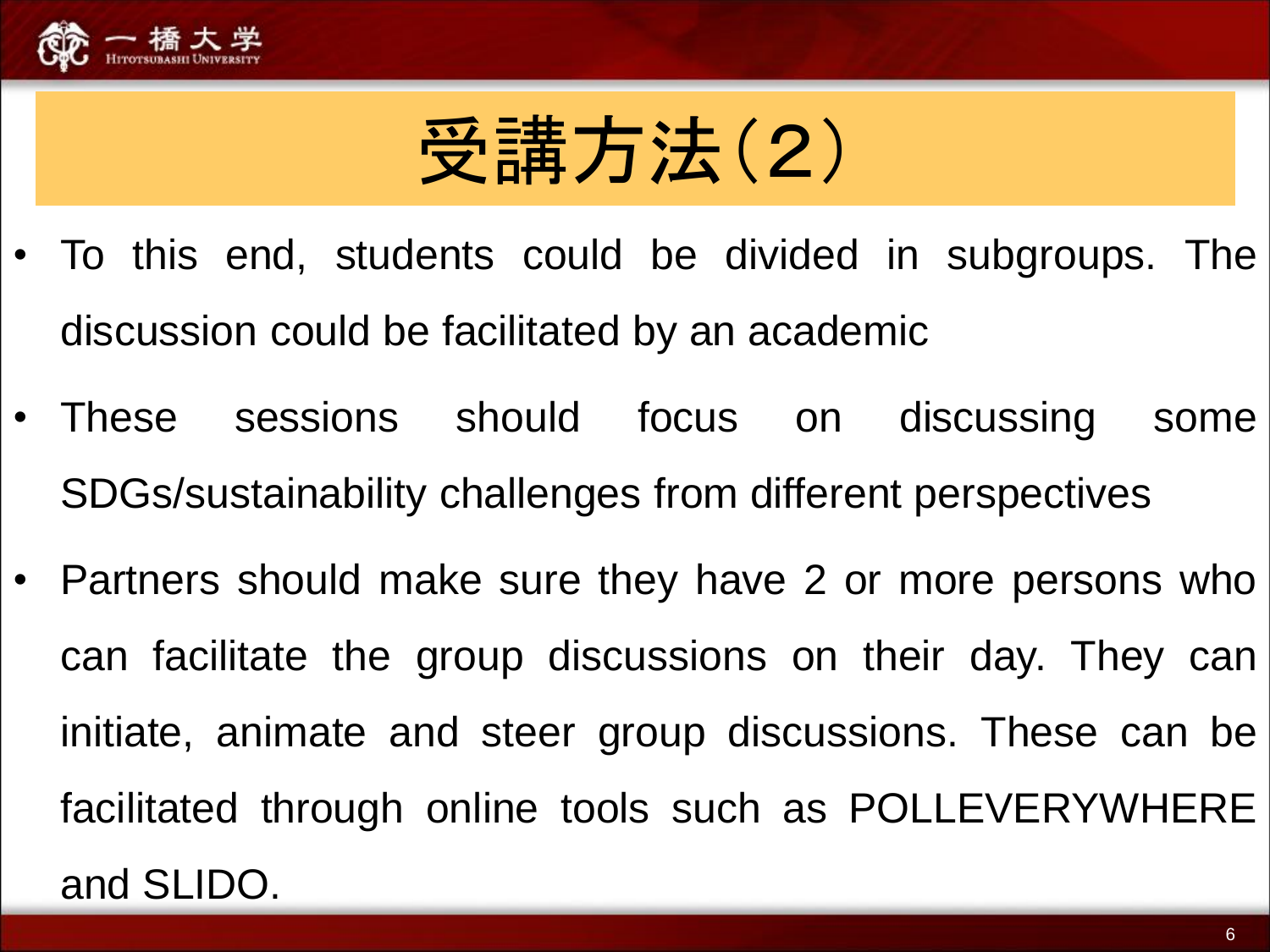

# Assignment

- 1 European student would be paired with 1 Asian student (i.e. groups of 2)
- The assignment should focus on one SDG in particular and consist of an analysis of the achievement thereof from European and Asian perspectives and an assessment of how the COVID pandemic might influence the achievement of that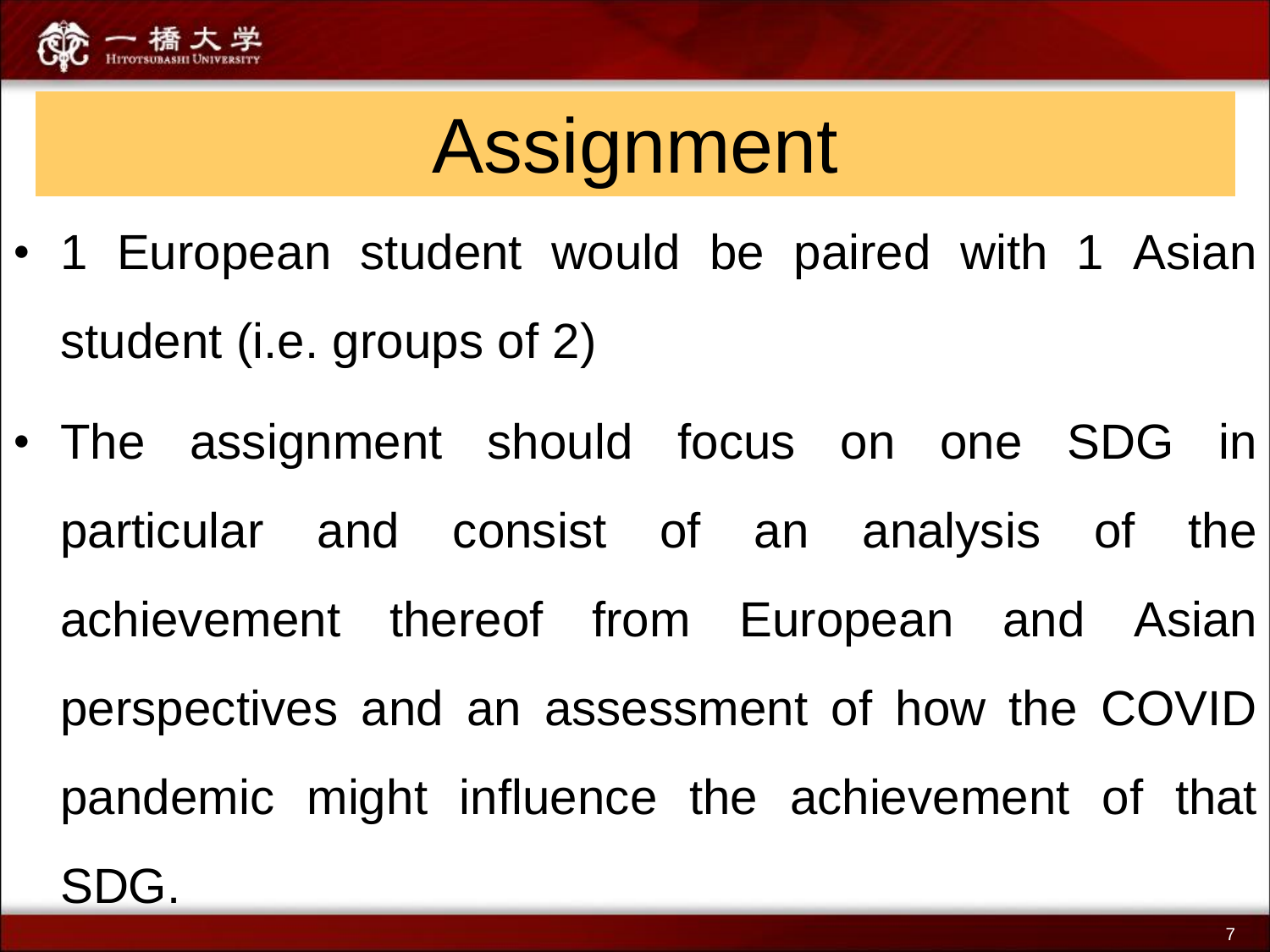

### 「GLP国際セミナー(ベルギー)」の履修

① 対象:全学部の3・4年生以上の学生およびGLP学生、

#### 全大学院生

① 履修方法:説明会後に履修希望届を提出し、担当教

員の審査を経て、教員が履修登録を行う。

② その他:CAP制の対象外である。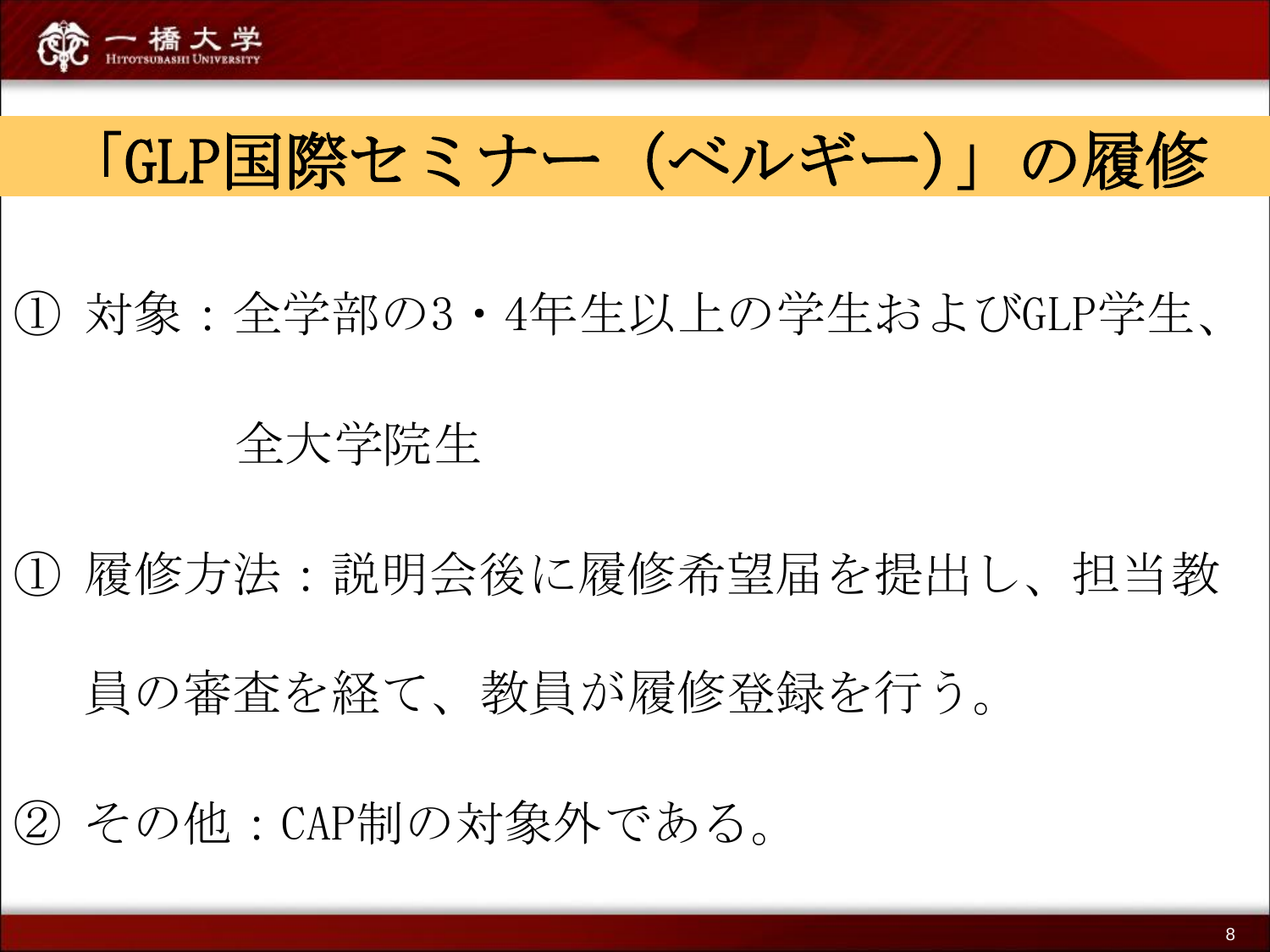

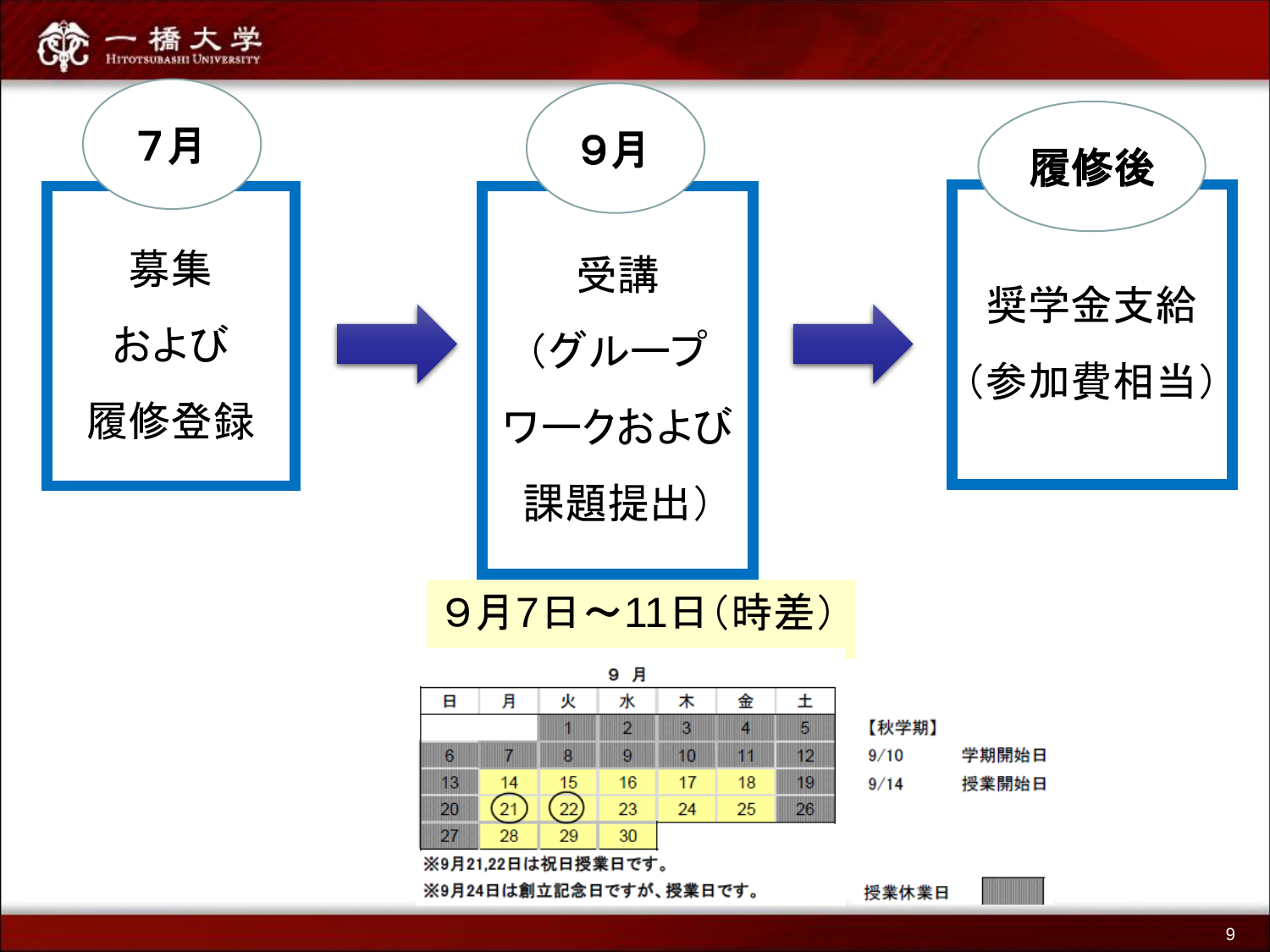

### 成績評価の方法と基準

#### ①セミナーへの参加、提出課題などを総合して評価

#### ②成績:E(可)またはF(不可)

### 履修登録方法

#### ■ 提出期限:7月10日 (金) 17時まで

■提出先: 金芽凜:[a.kim@r.hit-u.ac.jp](mailto:a.kim@r.hit-u.ac.jp)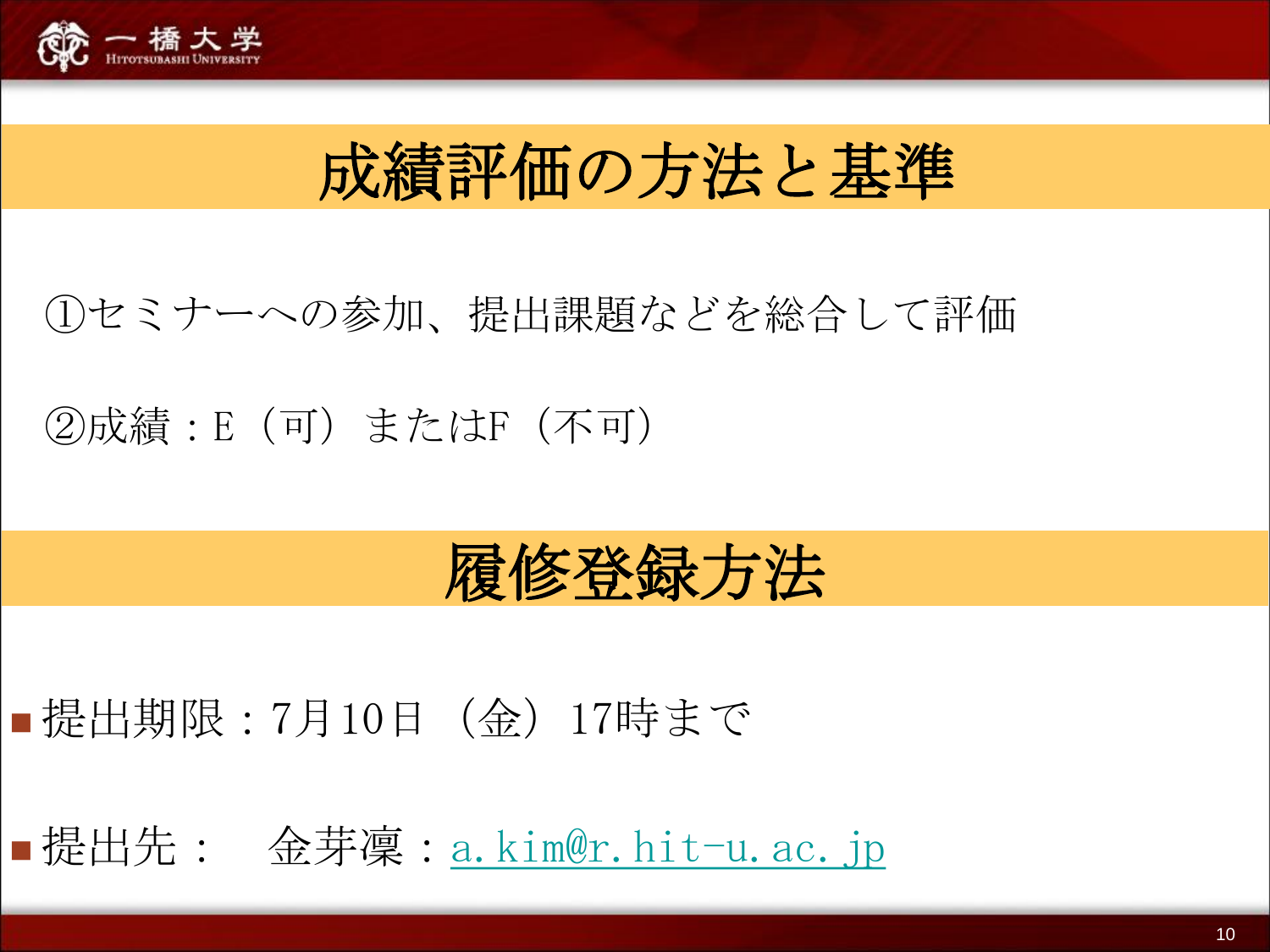

#### Application for the 12<sup>th</sup> Euro-Asia Summer School

#### $\star$ The deadline for applications is July 10<sup>th</sup> $\star$

(a.kim@r.hit-u.ac.jp)

| Name:                                     | (Romanized name as given in passport)                                  |        |        |             |                |
|-------------------------------------------|------------------------------------------------------------------------|--------|--------|-------------|----------------|
| First Name<br>Middle Name                 |                                                                        |        |        |             |                |
| Last Name                                 |                                                                        |        |        | $\Box$ Male | $\Box$ Female  |
| Nationality                               |                                                                        |        |        |             |                |
| University;<br>Department;<br>Student No. |                                                                        |        |        |             |                |
| Year in Program                           | (1st / 2nd / 3rd / 4th ) Year in (Undergraduate / Graduate)<br>Program |        |        |             |                |
| E-mail Address                            |                                                                        |        |        |             |                |
| Theme of research<br>(if any)             |                                                                        |        |        |             |                |
| Name of instructor                        |                                                                        |        |        |             |                |
| English<br>Proficiency                    | ✓                                                                      | Poor   | Fair   |             | Good Excellent |
|                                           | Oral Communication Skills                                              | $\Box$ | $\Box$ | $\Box$      | □              |
|                                           | Reading Comprehension                                                  | $\Box$ | $\Box$ | $\Box$      | П              |
|                                           | Listening Comprehension                                                | $\Box$ | $\Box$ | $\Box$      | $\Box$         |
|                                           | Writing Skills                                                         | $\Box$ | $\Box$ |             | п              |
|                                           | Test Score (e.g. TOEFL iBT 85)                                         |        |        |             |                |
| Autograph signature                       | Date:                                                                  |        |        |             |                |
|                                           | Signature:                                                             |        |        |             |                |
|                                           | (Signature is optional)                                                |        |        |             |                |

### **Registration for the Seminar**

- ➢ **By July** 1**0 th**
- ➢ **AREUM KIM(**金芽凜**)**
	- :**[a.kim@r.hit-u.ac.jp](mailto:a.kim@r.hit-u.ac.jp)**
- 科目名:

学部生⇒「GLP国際セミナー(ベルギー)」 大学院生➡「Euro-Asia Summer School」

- 開講時期:9月7日~11日(集中)
- 履修対象:全学部生の3・4年生以上およびGLP

• 全大学院生

• 成績評価:E・F